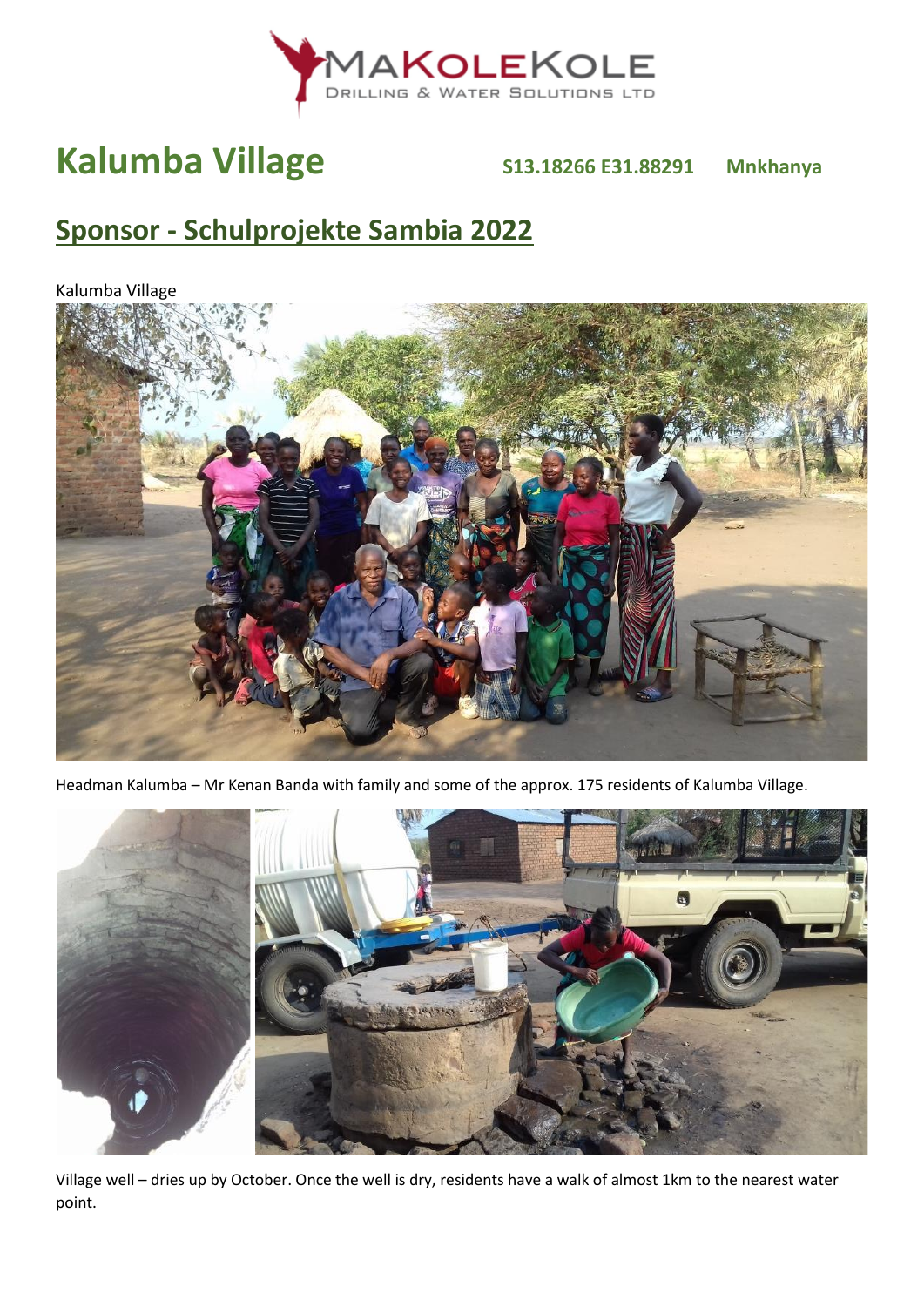

Drilling underway at Kalumba Village



Putting in the casing at Kalumba. Headman Kalumba pumping the first water from his new borehole